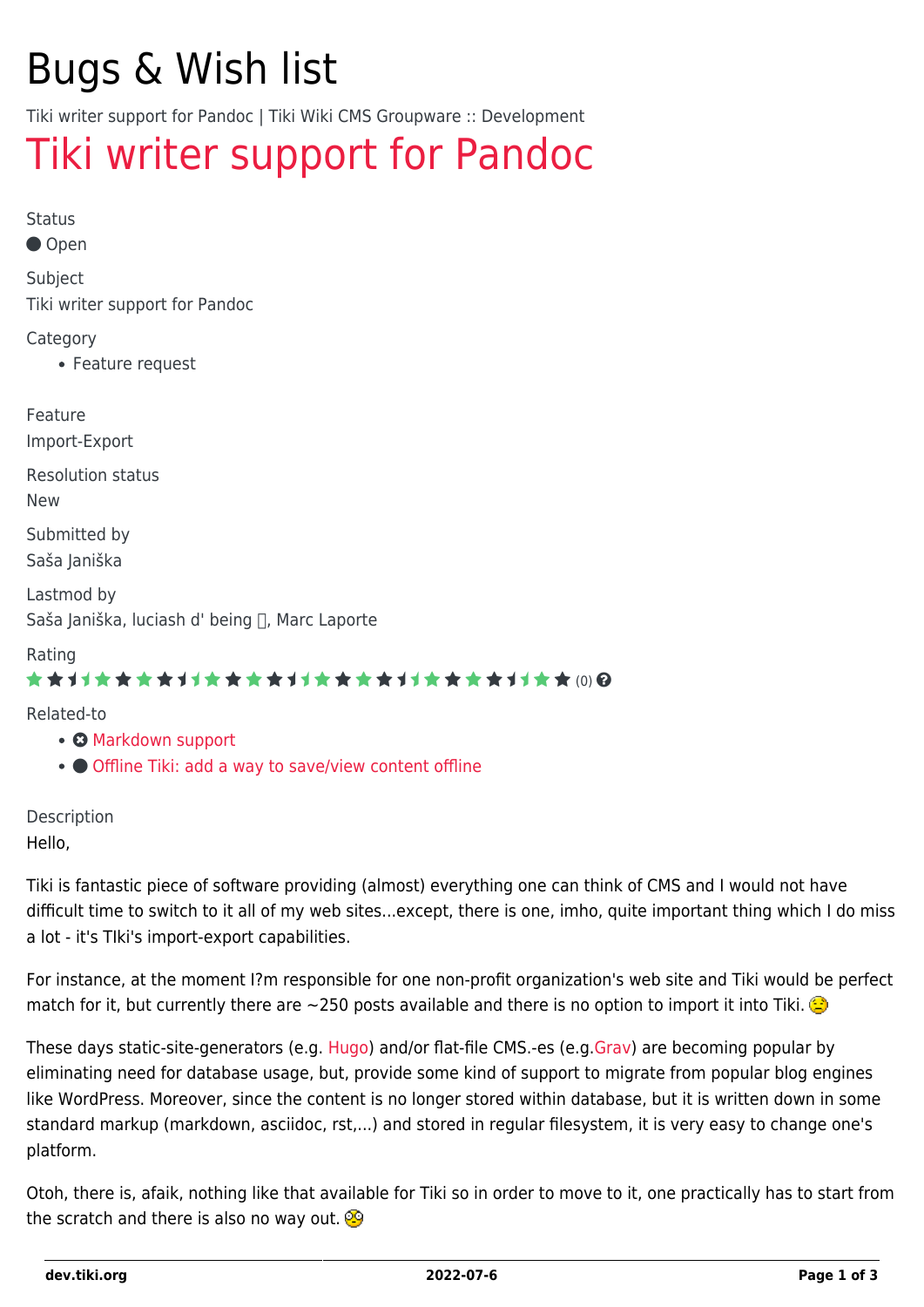Recently, someone added support for Tiki markup to the [Pandoc](https://pandoc.org/) due to the need to migrate one's content from the Tiki, so we can say there is kind of 'way out' for those wanting to change from Tiki to something else, at least, for blog posts, articles etc.

However, there is none support to convert to Tiki, although there is an open [issue](https://github.com/jgm/pandoc/issues/4825) in regard.

So, my proposal it to take this issue more seriously (there is similar [issue](https://dev.tiki.org/item6697-Markdown-support) to make Tiki more friendly citizen for those wanting to move to/away from it.

Lastly, I'm also thinking that by having good support for Pandoc, I'd certainly take advantage to write some longer articles/posts using my preferred editor which provides helpers for the markup (e.g. rst), syntax highlighting etc., all while being offline and then just convert to Tiki Wiki markup.

It's a pity that Tiki does provide so many things, inherently missing in static-site-generators which have to be plugged via some 3rd party apps/services out, out of the box, but it lacks in import-export features.

There was also [wikiLingo](https://github.com/wikiLingo/wikiLingo) initiative, but it seems that it is stalled and/or [Robert](https://tiki.org/item6607-6607?highlight=robert%20plummer) is no longer around?

Importance 5 Easy to solve? 3 Priority 15 Demonstrate Bug (Tiki 19+) Please demonstrate your bug on show2.tikiwiki.org Version: trunk ▼ [Create show2.tikiwiki.org instance](#page--1-0) Ticket ID 6827 Created Sunday 30 September, 2018 06:31:09 GMT-0000 by Saša Janiška LastModif Friday 05 October, 2018 18:28:47 GMT-0000

## Comments

## Attachments

| filename                     | created | hits | comment | version | filetype |  |
|------------------------------|---------|------|---------|---------|----------|--|
| No attachments for this item |         |      |         |         |          |  |

**dev.tiki.org 2022-07-6 Page 2 of 3**